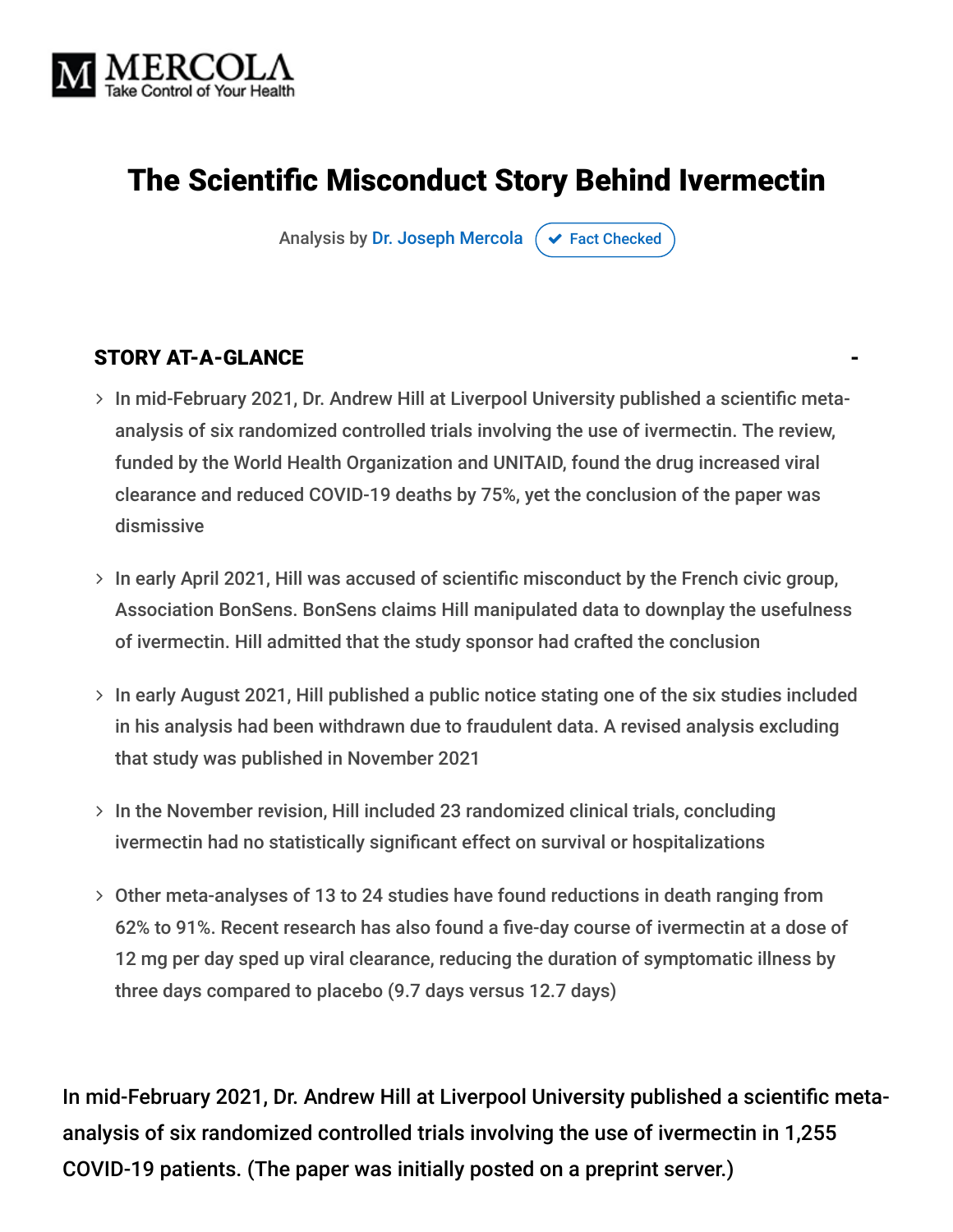The review, which was funded by the World Health Organization and UNITAID, found that ivermectin increased viral clearance and reduced COVID-19 deaths by 75%. This is a rather massive benefit, yet the conclusion of the paper was dismissive, saying additional large clinical trials were needed to make a determination about whether or not to recommend its use.

## Hill Accused of Scientific Misconduct

In early April 2021, Hill and his coauthors were accused of scientific misconduct by a French civic group called the Association BonSens. The TrialSite News video report from April 5 above reviews the details of this story. BonSens — labeled by some a "controversial group" based on its anti-mask mandate stance — accused Hill of data manipulation to downplay the usefulness of ivermectin.

According to BonSens, Hill's analysis was then used by the WHO to recommend against ivermectin, even though it appears to have significant benefit. BonSens called on Hill to retract the paper, but Hill remained "resolute and stands behind the study," TrialSite News said.

At the time, TrialSite News claimed to have been in conversation with "relevant and associated parties," some of whom have asked to remain anonymous, who say Hill's study was in fact modified, but that this was done "separate and apart from the investigator," and that Hill had no say in the matter.

However, since then, one of the six studies Hill included in his analysis has been withdrawn "due to fraudulent data." In a public notice<sup>1</sup> dated August 9, 2021, Hill and his coauthors addressed the matter, saying they would submit "a revised version excluding this study, and the currently posted paper will be retracted." A revised and updated metaanalysis was published in November 2021. $^{\rm 2}$ 

The updated review includes data from 23 randomized clinical trials with a total of 3,349 patients. Studies with "high risk of bias" were excluded. In this analysis, Hill found that "Ivermectin did not show a statistically significant effect on survival or hospitalizations,"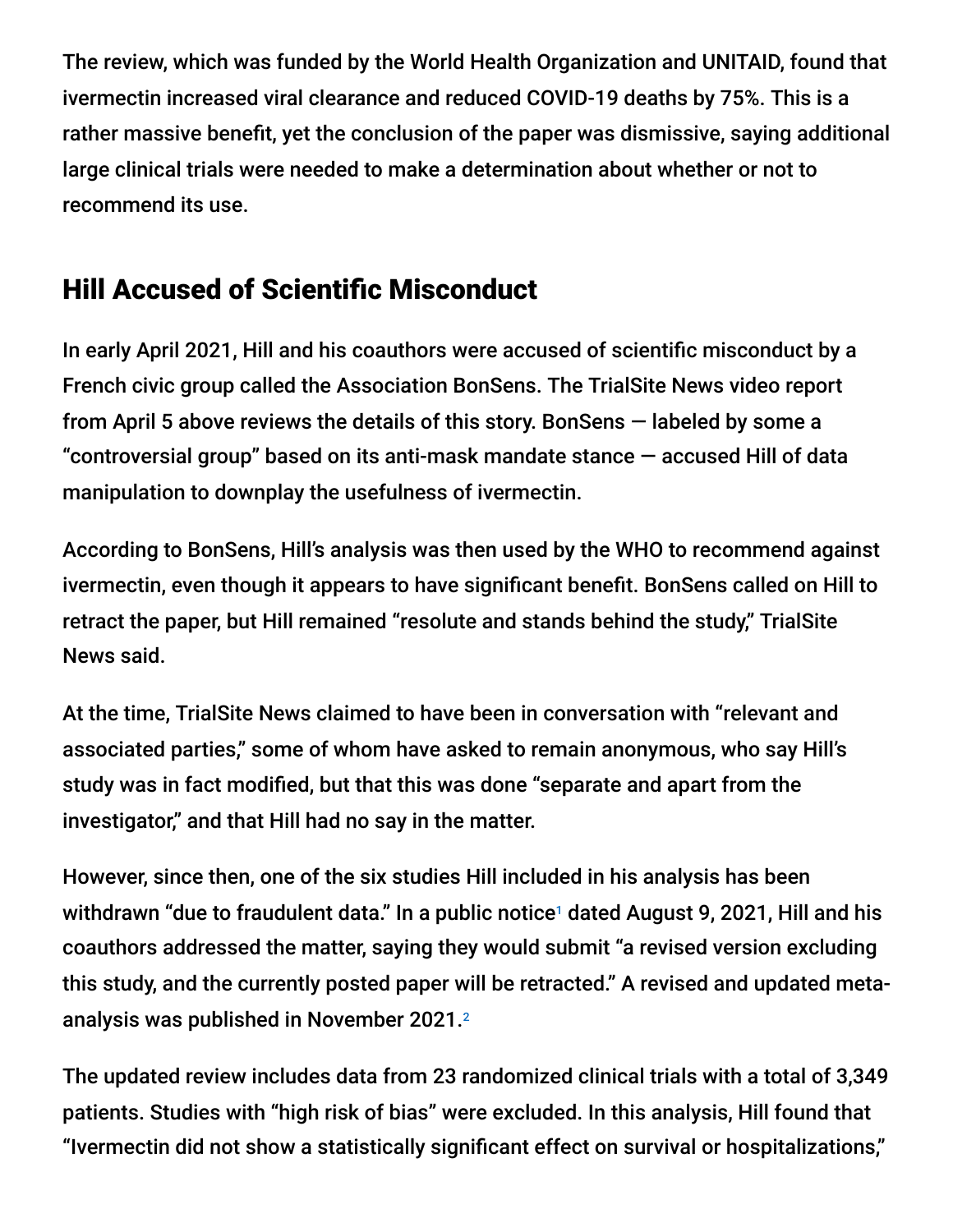and had only "borderline significant effect on duration of hospitalization in comparison with standard of care."

No significant effect on clinical recovery time was detected. In conclusion, the paper states that the WHO "recommends the use of ivermectin only inside clinical trials." Curiously, it also states that "a network of large clinical trials is in progress to validate the results seen to date." What results might those be? Surely, they must be referring to positive results, or else a network of clinical trials would hardly be justified.

## Positive Ivermectin Studies Largely Barred From Publication

December 3, 2021, TrialSite News interviewed Dr. Tess Laurie (above) about her own ivermectin analyses and that of Hill. She points out that she was concerned when she saw the initial meta-analysis Hill published, as the conclusion didn't match the data. The reduction in death was significant, yet the conclusion was dismissive.

Laurie contacted Hill, asking him to explain his conclusion to her. He then told her that the conclusion of the paper was not his own. It had been written by his sponsor  $-$  the WHO. Laurie was shocked, she said, as this struck her as a clear conflict of interest.

In the interview, Laurie also discusses the general difficulty researchers have had, since the beginning, in getting papers published that support ivermectin. She admits her own team has downplayed the benefits by using extremely conservative analyses in an effort to get published.

*"It seems, if you tell it like it is, you are not going to get published because you might be accused of overstating your case. And if you understate it, you're told there's not enough evidence,"* Laurie says.

## Strong Evidence for Ivermectin

According to Laurie, the evidence for ivermectin in the treatment of COVID-19 is strong. In a previous interview, she reviewed a 13-study meta-analysis that found a 68%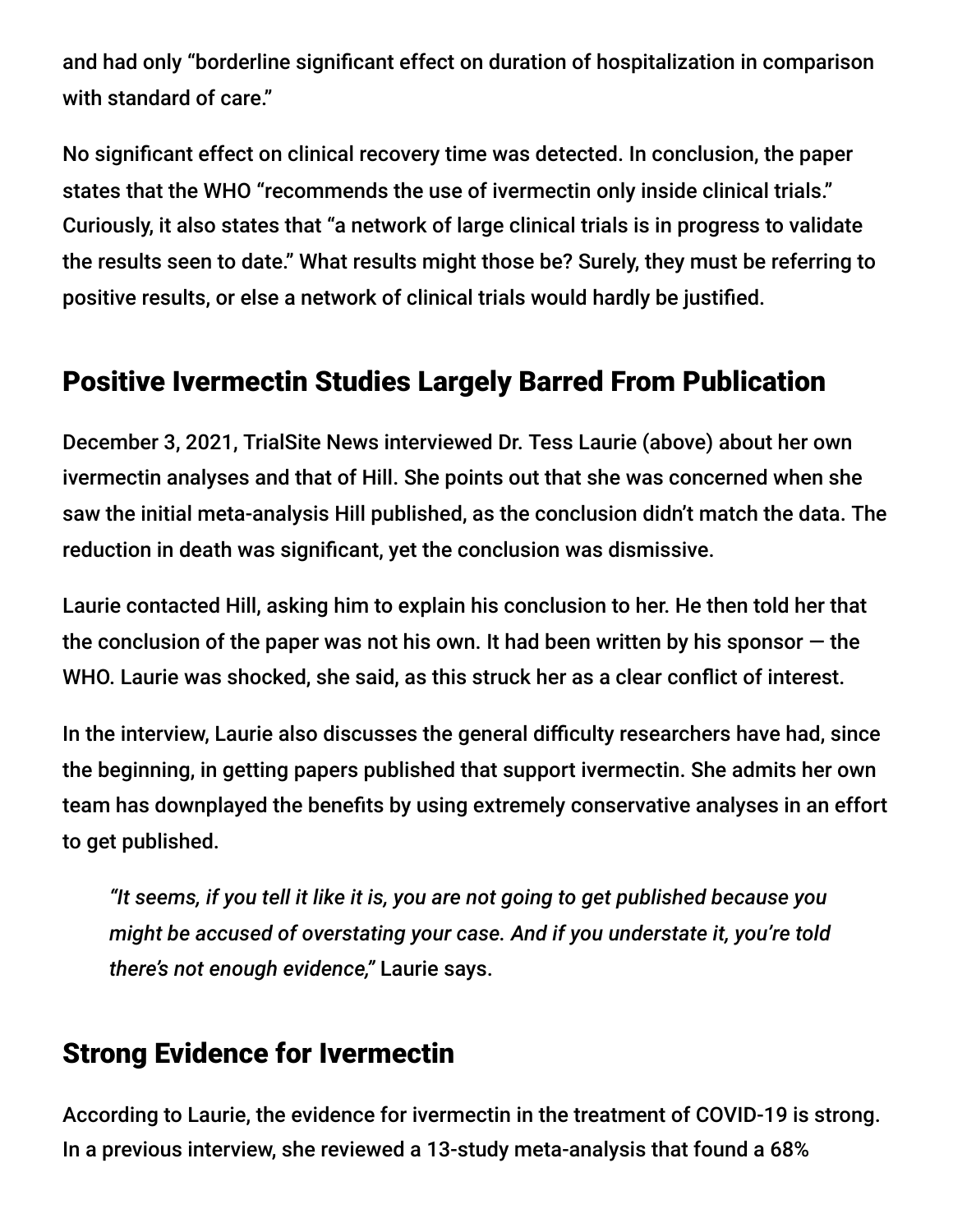reduction in deaths. A follow-up review that included 15 studies found a 62% to 72% reduction in deaths. 3

# **<sup>66</sup>** A five-day course of ivermectin at a dose of 12 mg<br>per day sped up viral clearance, reducing the duration **per day sped up viral clearance, reducing the duration of symptomatic illness by three days compared to placebo (9.7 days versus 12.7 days)."**

A meta-analysis<sup>4</sup> by Laurie and her team published in the July-August 2021 issue of the American Journal of Therapeutics, which included 24 randomized controlled trials with a total of 3,406 participants, reported reductions in death ranging between 79% and 91%.

A study published February 2021 also reported that a five-day course of ivermectin at a dose of 12 mg per day sped up viral clearance, reducing the duration of symptomatic illness by three days compared to placebo (9.7 days versus 12.7 days). 5

According to Laurie, what makes ivermectin particularly useful in COVID-19 is that it works both in the initial viral phase of the illness, when antivirals are required, and in the later inflammatory stage, when the viral load drops off and anti-inflammatories become necessary.

Dr. Surya Kant, a medical doctor in India who has written a white paper<sup>6</sup> on ivermectin, claims the drug reduces replication of the SARS-CoV-2 virus by several thousand times. 7 Kant's paper led several Indian provinces to start using ivermectin, both as a prophylactic and as treatment for COVID-19 in the summer of 2020. 8

## Africa and Japan Defy the Odds With Ivermectin

Japan and Africa have also defied the odds with ivermectin. As reported by NewsRescue at the end of August 2021, "Melinda Gates, co-chair of the Bill and Melinda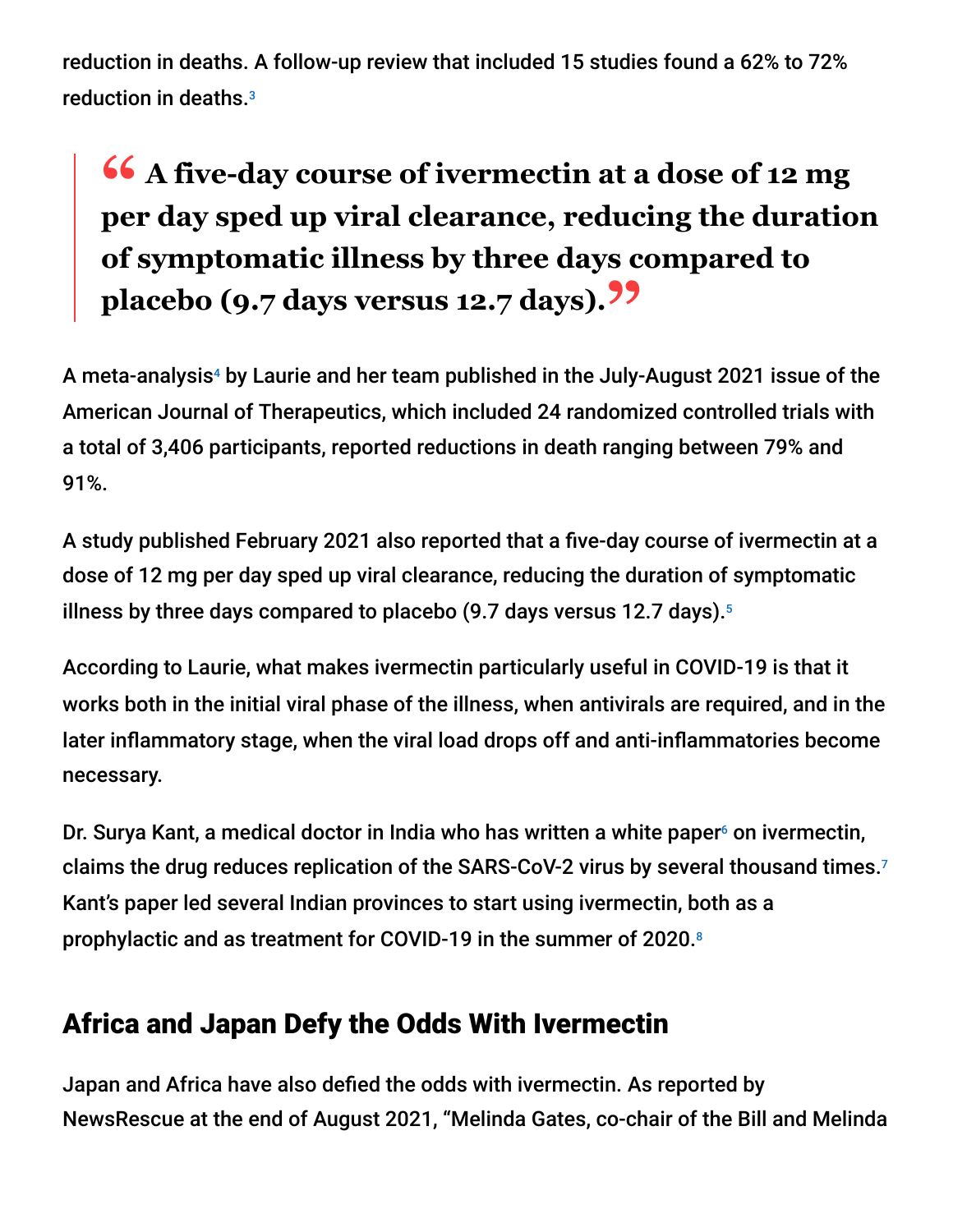Gates foundation predicted disaster in the developing world, but so far she has been dead wrong, at least as far as Africa is concerned." 9

Indeed, despite having nearly 1.4 billion people, Africa has maintained one of the lowest COVID caseloads and death rates in the world, accounting for just 4% of the global reported death rate as of mid-May 2021.<sup>10</sup> While media feign confusion, ivermectin may well be the explanation for this phenomenon.

A study $^{11}$  published at the end of December 2020 found that African countries that participated in the African Program for Onchocerciasis Control (APOC), where intensive ivermectin mass campaigns were carried out between 1995 and 2015, had 28% lower COVID-19 mortality and 8% lower infection rates than non-APOC countries that did not participate in the ivermectin campaign.

*"That a mass public health preventive campaign against COVID-19 may have taken place, inadvertently, in some African countries with massive community ivermectin use is an attractive hypothesis,"* the authors said. 12

Similarly, Japan has seen a massive decline in cases after adopting ivermectin as standard treatment against COVID. November 3, 2021, Free West Media reported:<sup>13</sup>

*"The head of the Tokyo Medical Association appeared on national television in September urging doctors to use Ivermectin and they listened. A little over a month later, COVID-19 is under control in Japan ...*

*Japan had slavishly adhered to all the Big Pharma prescriptions, including quarantine, contact tracing, masking, social distance, but finally the pandemic had hit them hard after they started aggressive vaccination in May 2021.*

*The results looked good initially, but in mid-July they started rising again and on August 6 cases hit a new all-time high and continued to rise.*

*Ivermectin was allowed as a treatment on August 13 and after 2 weeks the cases started to come down. In fact, they are now down 99% from the peak ... In*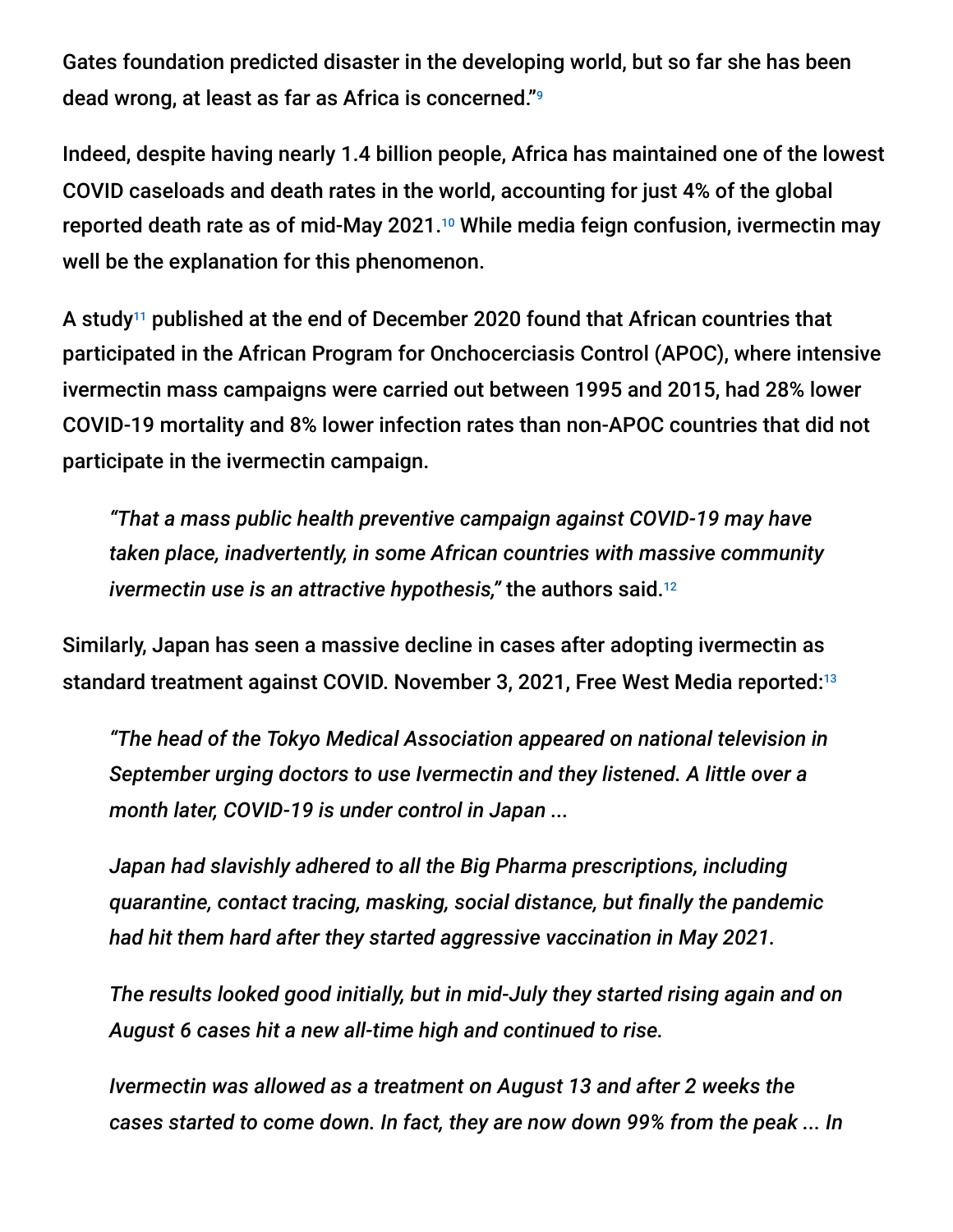*Japan, doctors can now prescribe it without restrictions, and people can buy it legally from India."*

### Doctors Urge Acceptance of Ivermectin to Save Lives

In the U.S., the Frontline COVID-19 Critical Care Alliance (FLCCC) has been calling for widespread adoption of ivermectin, both as a prophylactic and for the treatment of all phases of COVID-19. 14,15

FLCCC president Dr. Pierre Kory, former professor of medicine at St. Luke's Aurora Medical Center in Milwaukee, Wisconsin, has testified to the benefits of ivermectin before a number of COVID-19 panels, including the Senate Committee on Homeland Security and Governmental Affairs in December 2020,<sup>16</sup> and the National Institutes of Health COVID-19 Treatment Guidelines Panel January 6, 2021.<sup>17</sup> As noted by the FLCCC: 18

*"The data shows the ability of the drug Ivermectin to prevent COVID-19, to keep those with early symptoms from progressing to the hyper-inflammatory phase of the disease, and even to help critically ill patients recover.*

*Dr. Kory testified that Ivermectin is effectively a 'miracle drug' against COVID-19 and called upon the government's medical authorities … to urgently review the latest data and then issue guidelines for physicians, nurse-practitioners, and physician assistants to prescribe Ivermectin for COVID-19* … 19

*… numerous clinical studies — including peer-reviewed randomized controlled trials — showed large magnitude benefits of Ivermectin in prophylaxis, early treatment and also in late-stage disease. Taken together … dozens of clinical trials that have now emerged from around the world are substantial enough to reliably assess clinical efficacy."* 20

A one-page summary<sup>21</sup> of the clinical trial evidence for Ivermectin can be downloaded from the FLCCC website. A more comprehensive, 31-page review $^{22}$  of trials data has been published in the journal Frontiers of Pharmacology.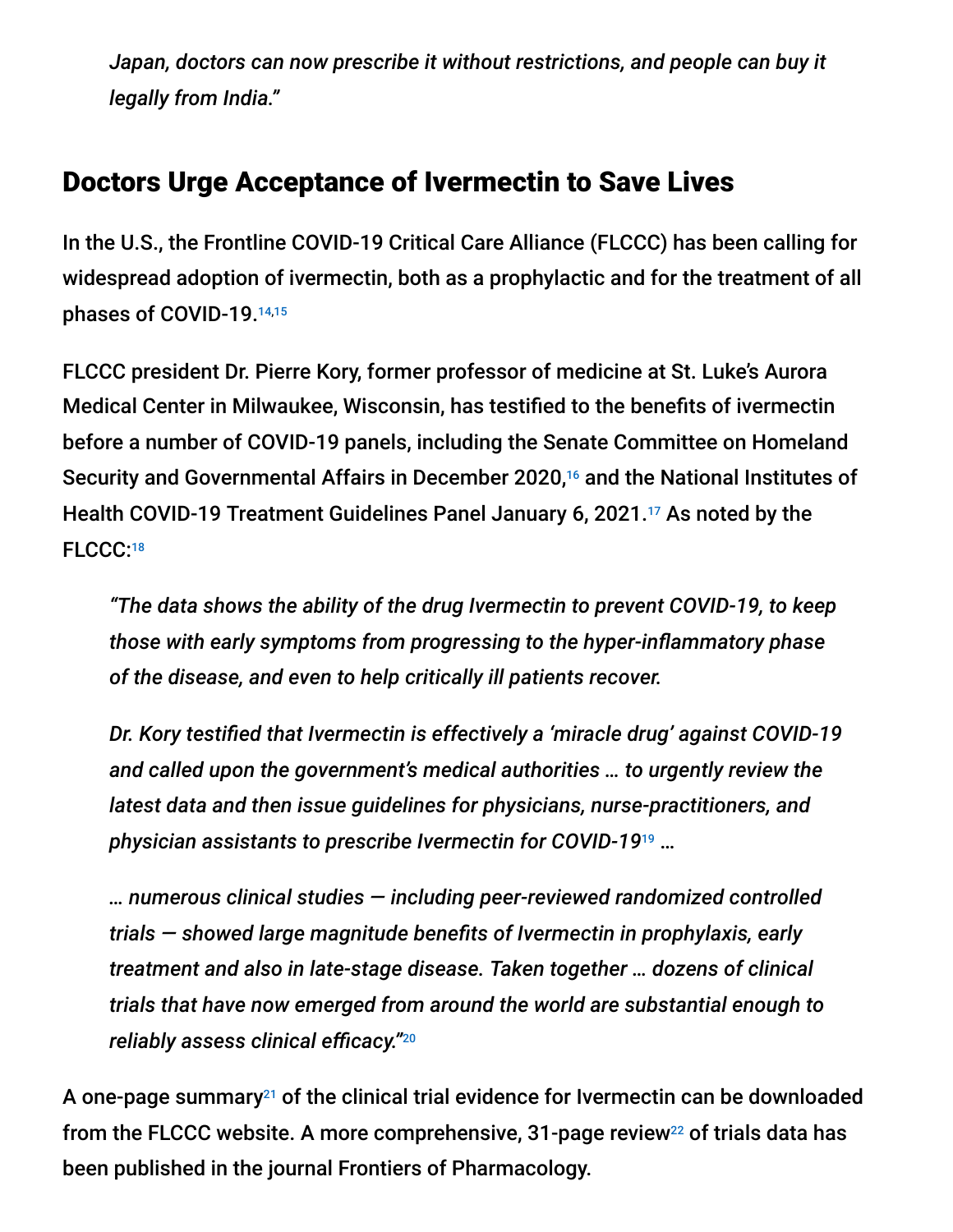At the time of this writing, the number of trials involving ivermectin has risen to 71, including 31 randomized controlled trials. A listing of all the ivermectin trials done to date, with links to the published studies, can be found on c19Ivermectin.com. 23

The FLCCC's COVID-19 protocol was initially dubbed MATH+ (an acronym based on the key components of the treatment), but after several tweaks and updates, the prophylaxis and early outpatient treatment protocol is now known as I-MASK+<sup>24</sup> while the hospital treatment has been renamed I-MATH $+$ ,<sup>25</sup> due to the addition of ivermectin.

The two protocols $26,27$  are available for download on the FLCCC Alliance website in multiple languages.

## Take Control of Your Health Care

If COVID-19 were an actual medical crisis and not an excuse for a tyrannical power grab, doctors would have been allowed, indeed encouraged, to work together to find solutions. Their successes would then have been announced everywhere. Without doubt, ivermectin would have featured heavily in such reports, as doctors around the world have attested to its benefits.

That's not what happened, though, which tells us we're not dealing with a medical crisis that governments actually want to solve. As reported by the FLCCC, its members have "been blocked in attempts to disseminate scientific information about ivermectin on Facebook and other social media with the FLCCC's pages repeatedly being shut down."28

Seasoned researchers like Laurie can't get their research published, and the main thing they have in common is that they're reporting positive results using ivermectin (and other common remedies). For nearly two years now, doctors and scientist have repeatedly shown we can control the COVID endemic, even with new variants. We can save the vast majority from severe illness and death.

Yet "authorities" within government, regulatory agencies and health agencies have refused to listen and insist there's only one way forward  $-$  we need novel gene transfer injections that direct our cells to churn out the very toxin that makes COVID-19 so